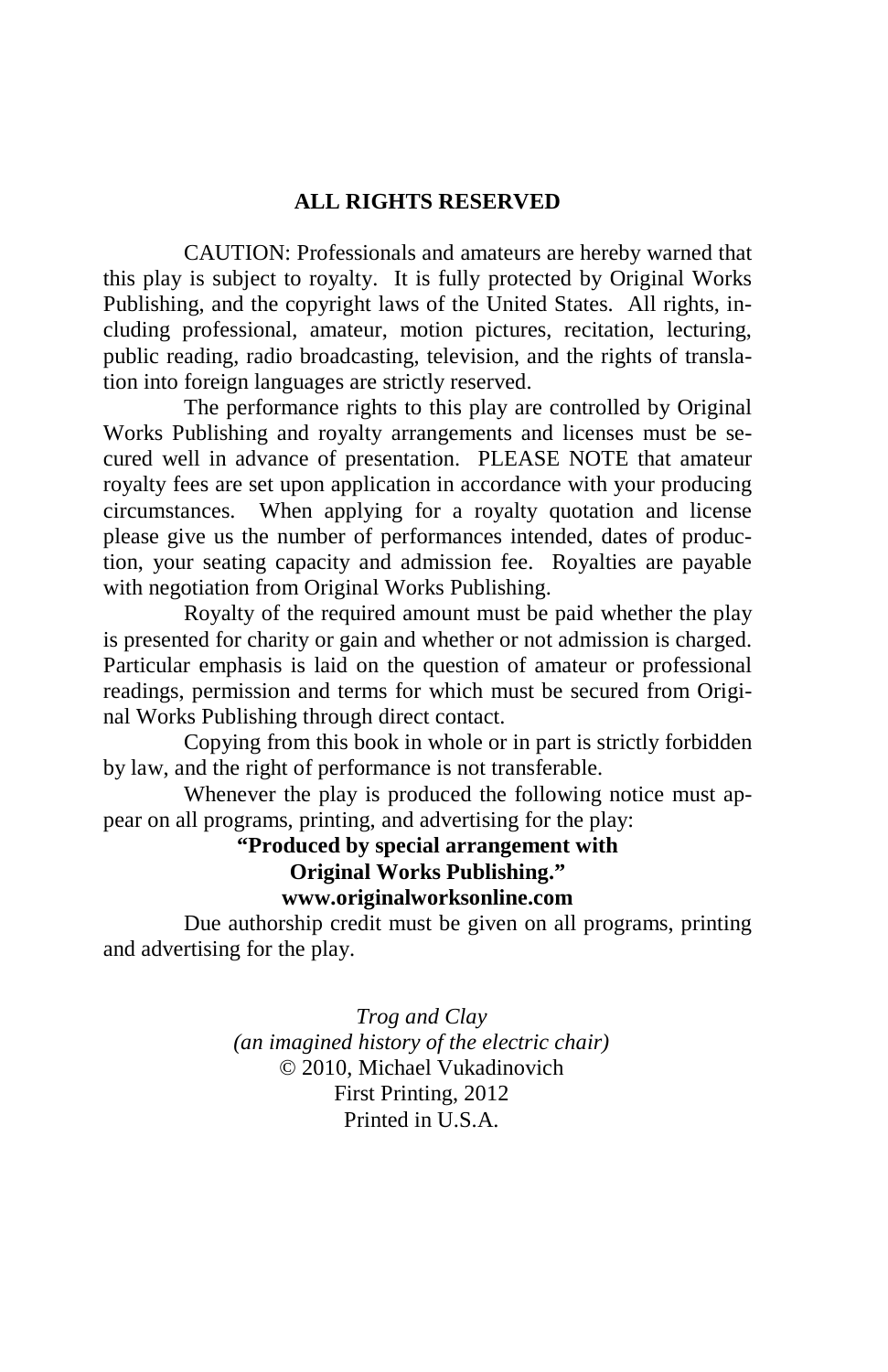### **More Great Plays Available From Original Works Publishing**

## **The Princeton Seventh by James Vculek**

3 Males, 2 Females

**Synopsis:** Two strangers start up a contentious conversation in a bar while they wait for a tribute to a dead poet. From that inauspicious beginning, the layers start to fall away and the twists start to pile up. When they are joined by a Nobel Prize winning author and his current trophy wife, the entanglements and revelations multiply. The play ends and then... it begins again. Or does it?

## **You May Go Now by Bekah Brunstetter**

2 Males, 2 Females

**Synopsis**: Dottie has trained young Betty to be the perfect 1950s housewife; to cook the perfect pot roast, to bake a gorgeous seven-layer cake, to remove any stain. And tonight, Betty's 18th birthday, it is time for Betty to go out into the world. Only Dottie has failed to mention that the year is 2007, that the world is a vast and complex place, and that there is a reason she cannot abide being called 'Mother'. Ghosts from the past haunt the women and shatter their idyllic, if odd, existence. When a mysterious traveler is stranded at their home, he brings a revelation that forces Betty to choose between the love of her 'mother' and her freedom and sanity. *YOU MAY GO NOW*is an adult fairy tale about a 'mother' and 'daughter' whose love is as real as it is destructive.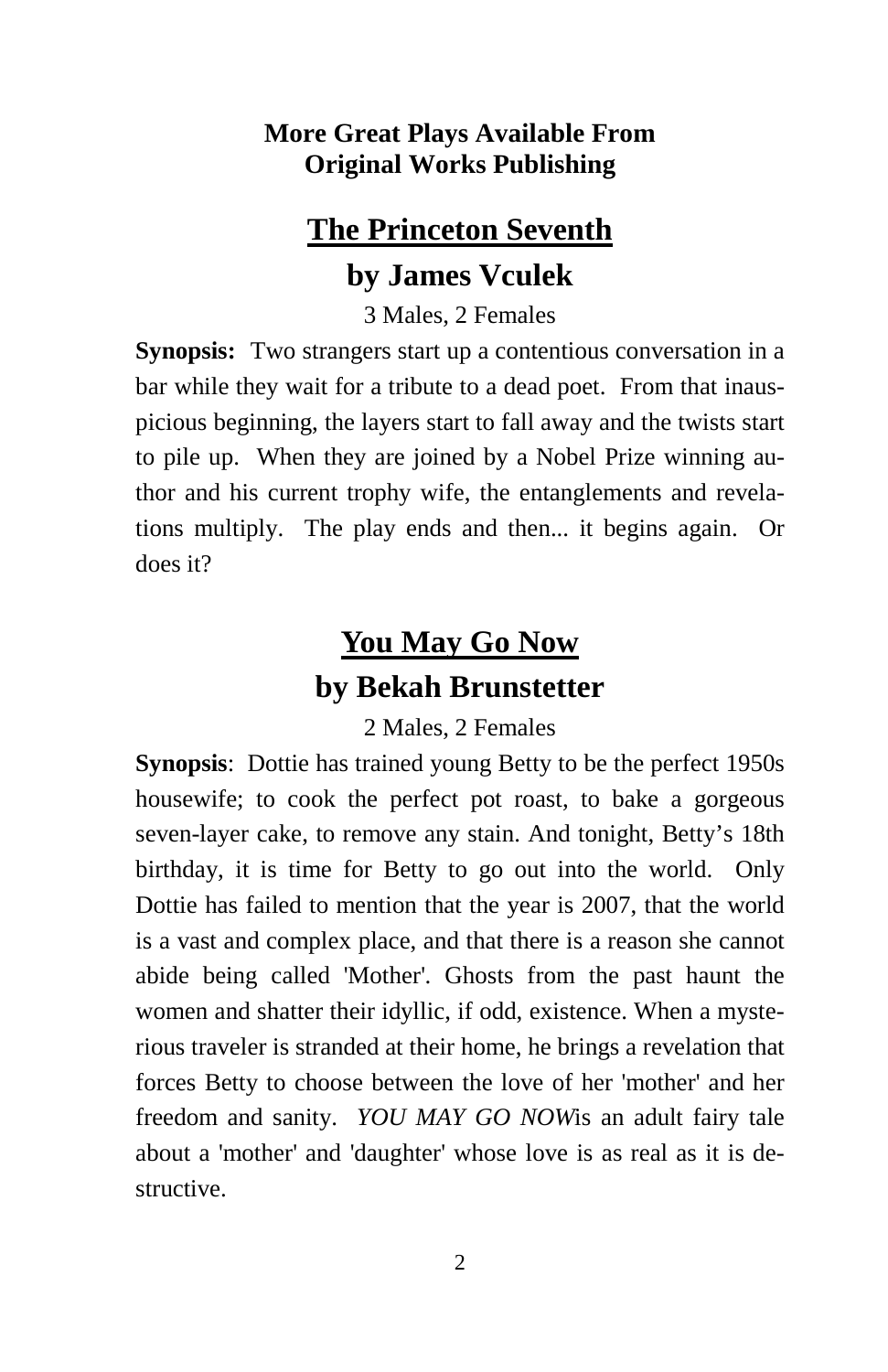# **Trog and Clay (an imagined history of the electric chair)**

By Michael Vukadinovich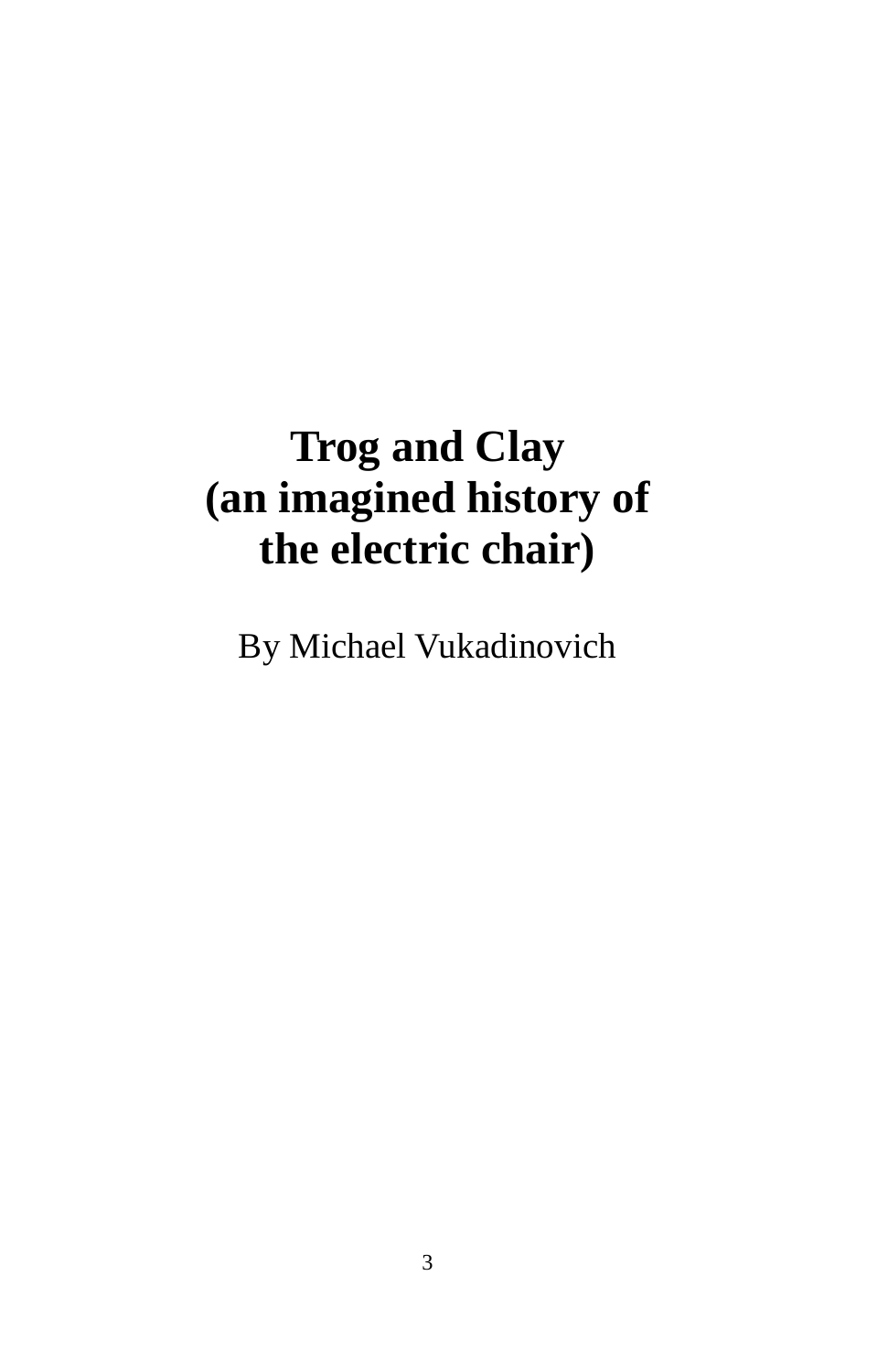*Trog and Clay (an Imagined History of the Electric Chair)* received its first professional reading as part of PlayFest - The Harriett Lake Festival of New Plays - at the Orlando Shakespeare Theater.

*Trog and Clay (an Imagined History of the Electric Chair)* received its world premier on April 22, 2010 by the Los Angeles Theatre Ensemble at the Powerhouse Theatre. Directed by Gary Gardner.

The cast was as follows:

Isaac Wade - Trog

Emma Fassler - Clay

Paige White - Marguerite

Ariel Goldberg - Kemmler

Mike Kindle - Westhinghouse

Matt Weedman - Edison

Andrew Crabtree – the Doctor

Brian Allman – the Judge

Scenic and Lighting Design by Cameron Mock

Sound Design by Adam Smith

Costume Design by Michelle Neumann

Puppet Design Lucas Lilieholm

Stage Management by Tamara Williams

Assistant Stage Management by Heather Kellogg

Produced by Tom Burmester and Priscilla Watson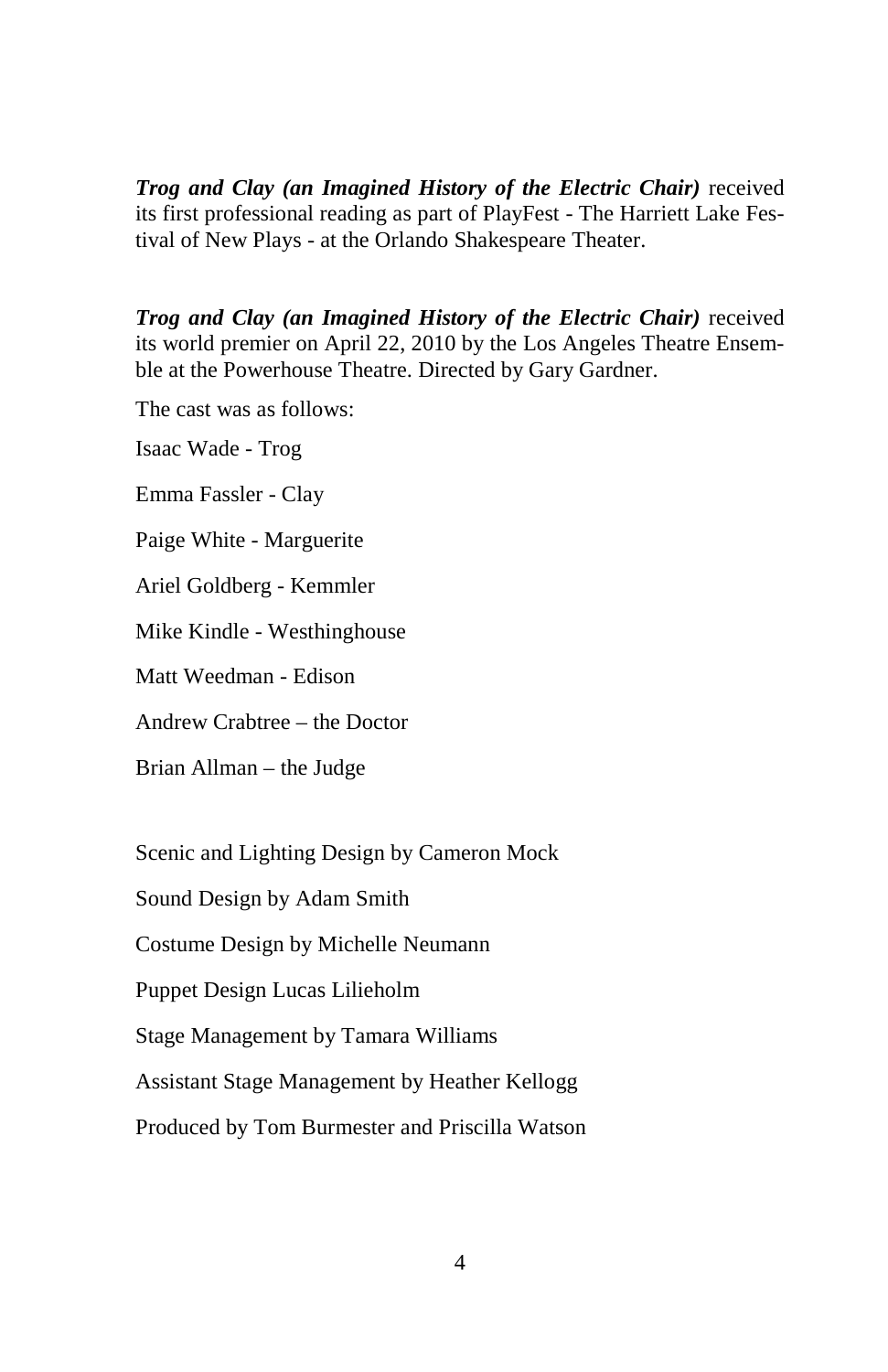**Note:** While put into the mouths of others or changed slightly, much of the dialogue in the courtroom scenes (and others), especially the more absurd and unsuitable, is taken directly from the court transcripts for the murder trial of William Kemmler. For instance, after the doctor on the stand responded positively to the lawyer's question, "Did you make the autopsy in the case of Matilda Ziegler, known as Matilda Hort?" the lawyer actually followed up with "Upon her body?" There is much fact in the fiction of this play, and it is usually in the stranger parts.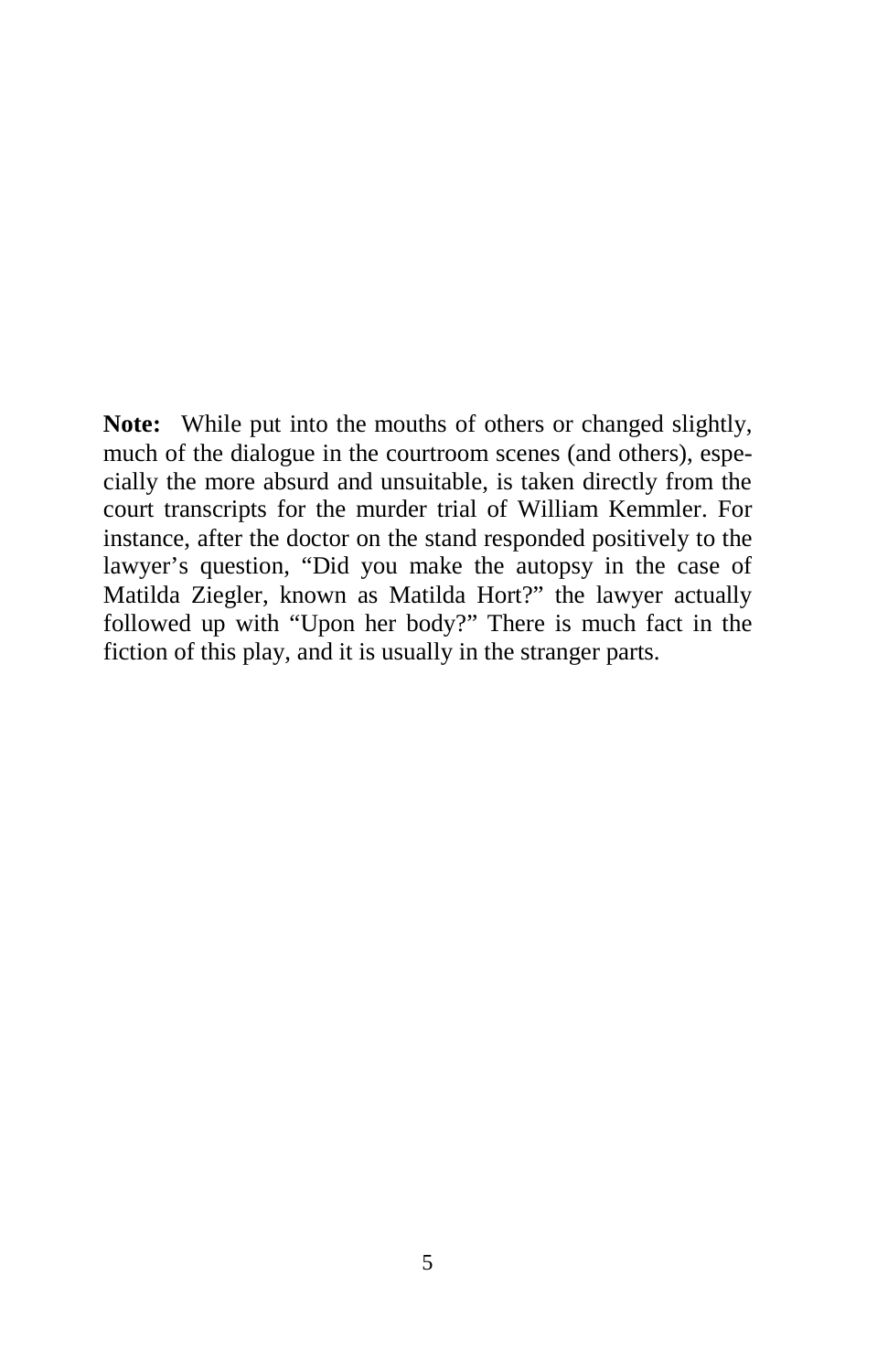### **Characters:**

CLAY, a woman, a fool, dressed like a boy, also plays LAWYER 1.

TROG, a man, a fool, also plays LAWYER 2 .

GEORGE WESTINGHOUSE, the famous inventor known for AC electricity. A desperate man.

MARGUERITE WESTINGHOUSE, his wife. An actress.

THOMAS EDISON, the famous inventor.

WILLIAM KEMMLER, the first person electrocuted. A drunk and hopeless romantic wife-killer.

A JUDGE, can be played by Westinghouse.

A DOCTOR, can be played by Kemmler.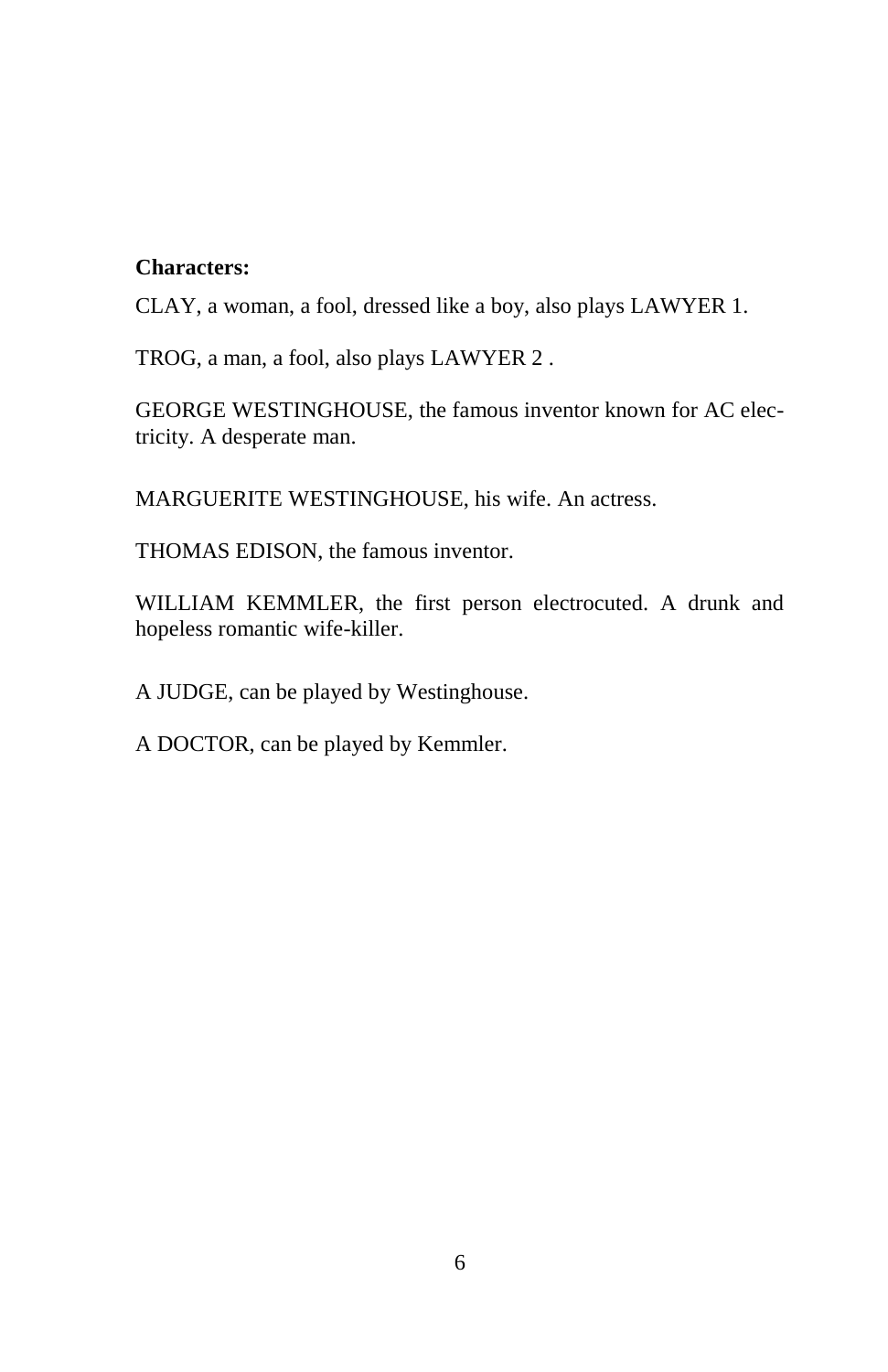### **TROG AND CLAY**

#### *(The courtroom. WESTINGHOUSE as the JUDGE.)*

JUDGE: The grand jury of the County of Erie, by this indictment, accuse William Kemmler, otherwise called John Hort, of the crime of murder in the first degree, committed as follows, to wit: That the said William Kemmler, otherwise called John Hort, on the 29th day of March, in the year of our Lord, one thousand eight hundred and eighty-nine, at the city of Buffalo, in the County of Erie, aforesaid, with force and arms in and upon one, Matilda Ziegler, otherwise called Matilda Hort, in the peace of the people of the State then and there being, willfully, feloniously and with a deliberate and premeditated design to effect the death of her, the said Matilda Ziegler, otherwise called Matilda Hort, did make an assault: and that the said William Kemmler, otherwise called John Hort, the said Matilda Ziegler, otherwise called Matilda Hort, with a certain hatchet axe and sharp instrument which he the said William Kemmler, otherwise called John Hort, in his hands, then and there had and held in and upon the head of her, the said Matilda Ziegler, otherwise called Matilda Hort, then and there willfully and feloniously and with a deliberate and premeditated design, to effect the death of her the said Matilda Ziegler, otherwise called Matilda Hort, did strike, beat, cut and wound giving unto her the said Matilda Ziegler, otherwise called Matilda Hort, several mortal wounds of which said mortal wounds she the said Matilda Ziegler, otherwise called Matilda Hort, did at the City of Buffalo, and the county of Erie, aforesaid, from the first day aforesaid, in the year aforesaid, until the thirtieth day of March, in the same year aforesaid, languish and languishing did live, and on the said thirtieth day of March, in the year aforesaid, the said Matilda Ziegler, otherwise called Matilda Hort, at the city of Buffalo, and county of Erie aforesaid, of the said mortal wounds did die. Aforesaid, aforesaid, aforesaid.

\* \* \* \*

*(The courtroom. TROG is on the witness stand.)*

LAWYER 1: Please state your name.

TROG: Trog.

LAWYER 1: Your full name.

TROG: Trog.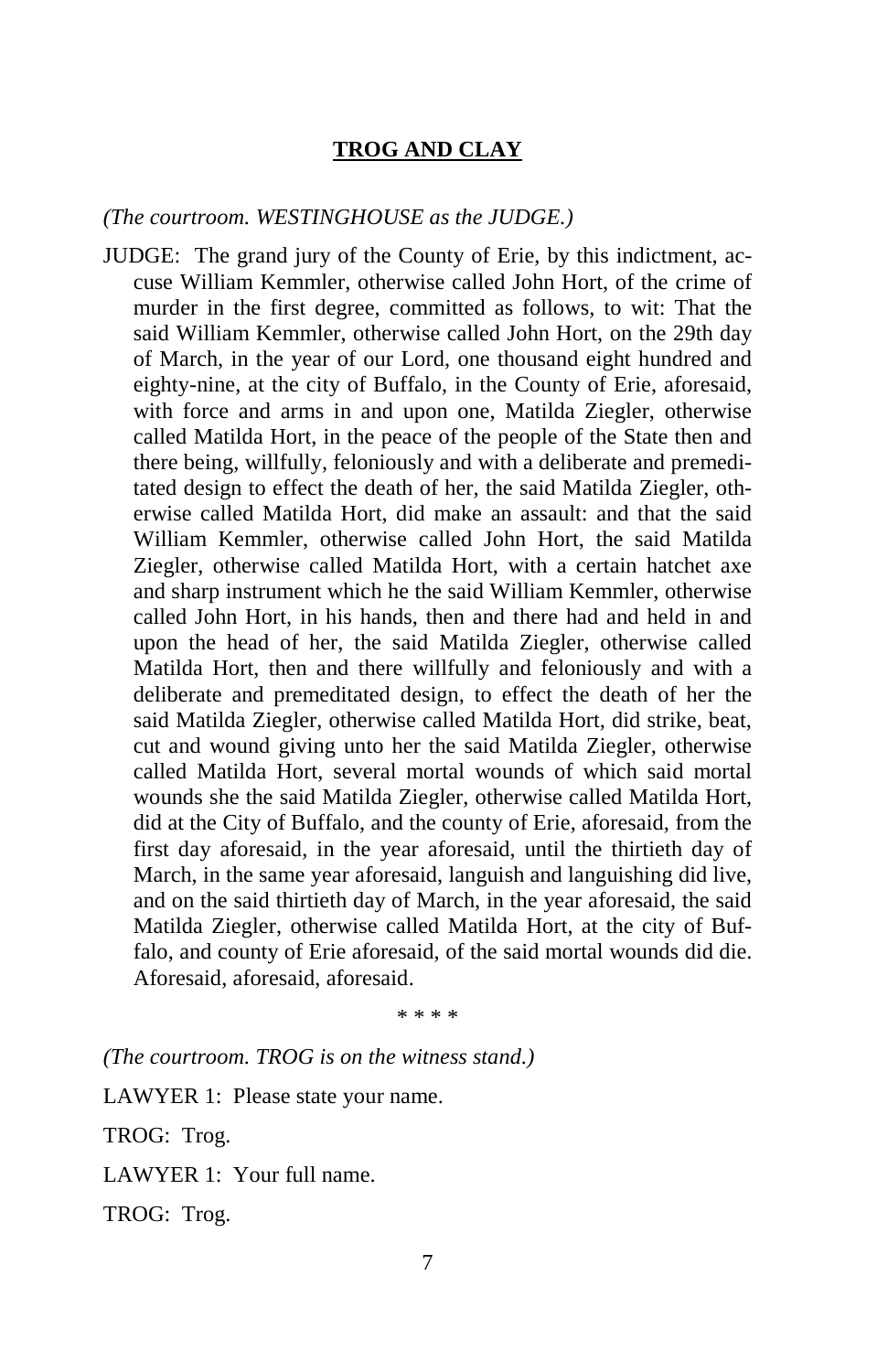LAWYER 1: You have no other name than Trog?

TROG: My parents were frugal people.

LAWYER 1: Okay, Mr. Trog...

TROG: Just Trog.

LAWYER 1: Okay, Trog.

TROG: Yes.

LAWYER 1: Your profession?

TROG: Which one?

LAWYER 1: Your main line of work.

TROG: Philosopher.

LAWYER 1: Philosopher.

TROG: I also dabble in medicine, dog catching, and astronomy. I don't believe in medicine myself but it is a profitable market.

LAWYER 1: Philosopher is your main source of income?

TROG: Heavens no. I have never been paid.

LAWYER 1: How do you make money?

TROG: I don't believe in the monetary system, sir.

LAWYER 1: You don't believe in the monetary system?

TROG: I prefer a system of mutual favors, each favor being a different point value based on the time and complexity of said favor. For instance, giving a man a piece of bread might be worth four, while giving a man your kidney might be worth five or six.

LAWYER 1: How do you eat?

TROG: I rely on the goodness of strangers such as yourself.

LAWYER 1: Can you explain to the court how it is you are connected to Mr. Edison.

TROG: Thomas Edison?

LAWYER 1: Yes.

TROG: The inventor?

LAWYER 1: Do you know another?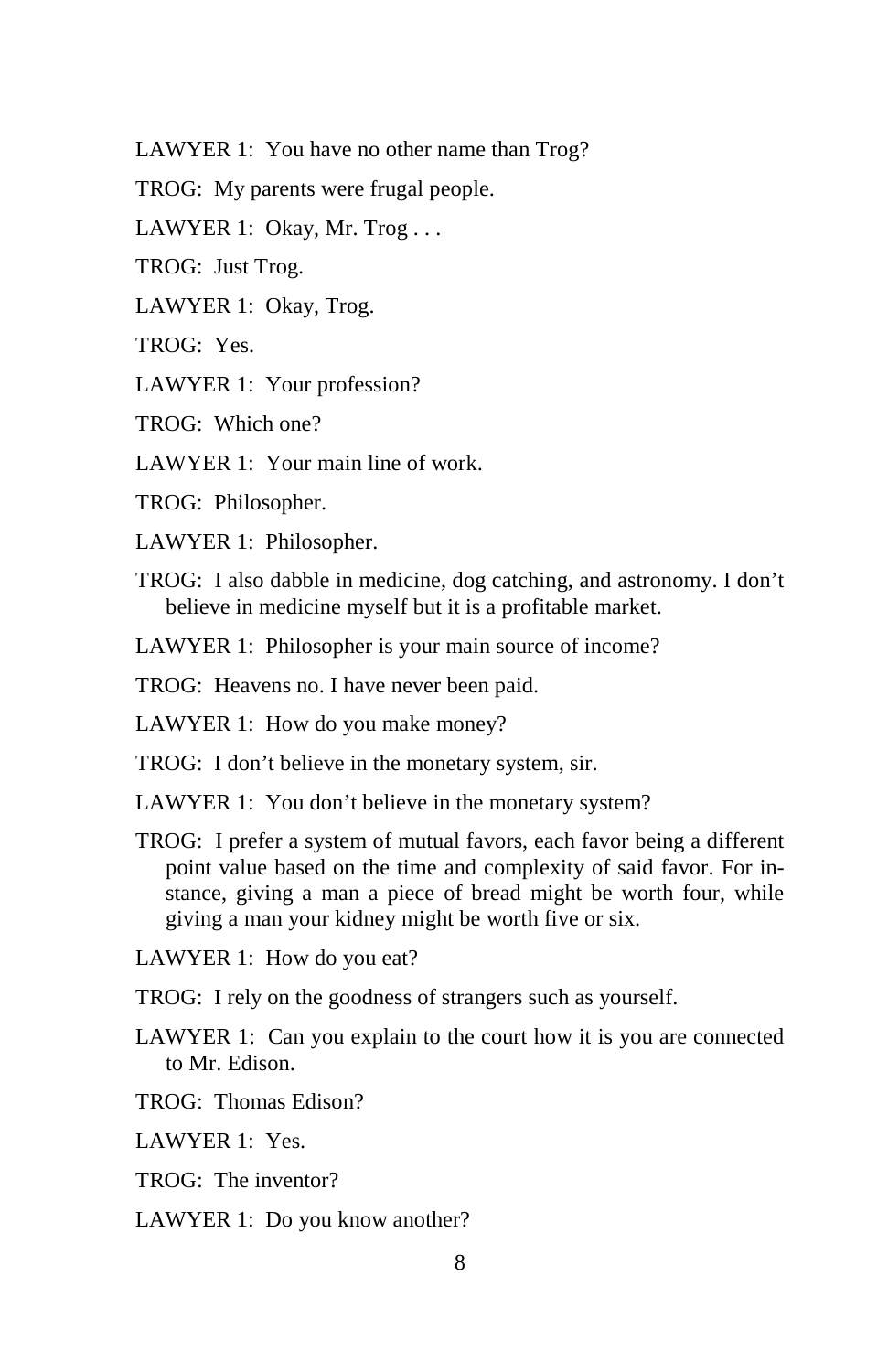- TROG: It is a common name.
- LAWYER 1: Tell the court your connection to Thomas Edison the inventor.
- TROG: Thomas Edison the inventor had my best friend Clay killed.
- LAWYER 1: Please explain.
- TROG: My friend Clay and I were attempting to catch a dog for Mr. Edison.
- LAWYER 1: He agreed to pay you for a dog?
- TROG: No less than a quarter per beast.
- LAWYER 1: And did he pay you for any dogs?
- TROG: We had caught one but it got away due to Clay's lack of awareness. When we caught more Clay no longer wanted to sell Mr. Edison the mongrels when she learned what he was doing with them.
- LAWYER 1: And what was he doing?
- TROG: Experimenting on them.
- LAWYER 1: With electricity?
- TROG: Yes, sir. Killing them. I had no problem selling Mr. Edison the dogs, not believing in the canine soul, but Clay was sensitive. Also, Mr. Westinghouse was convinced Edison was trying to ruin him and offered to buy us lunch if we helped him save the dogs.
- LAWYER 1: Ruin him?
- TROG: Yes, sir.
- LAWYER 1: How so?
- TROG: He believed people would blame him for the dog's deaths but I assured him people would not mind.
- LAWYER 1: Why is that?
- TROG: Being that dogs do not have souls.
- LAWYER 1: Did he buy you lunch?
- TROG: No, sir. Thank you for asking. I was awfully hungry, not having scavenged anything for days. I was hoping for a plate of spaghetti myself . . .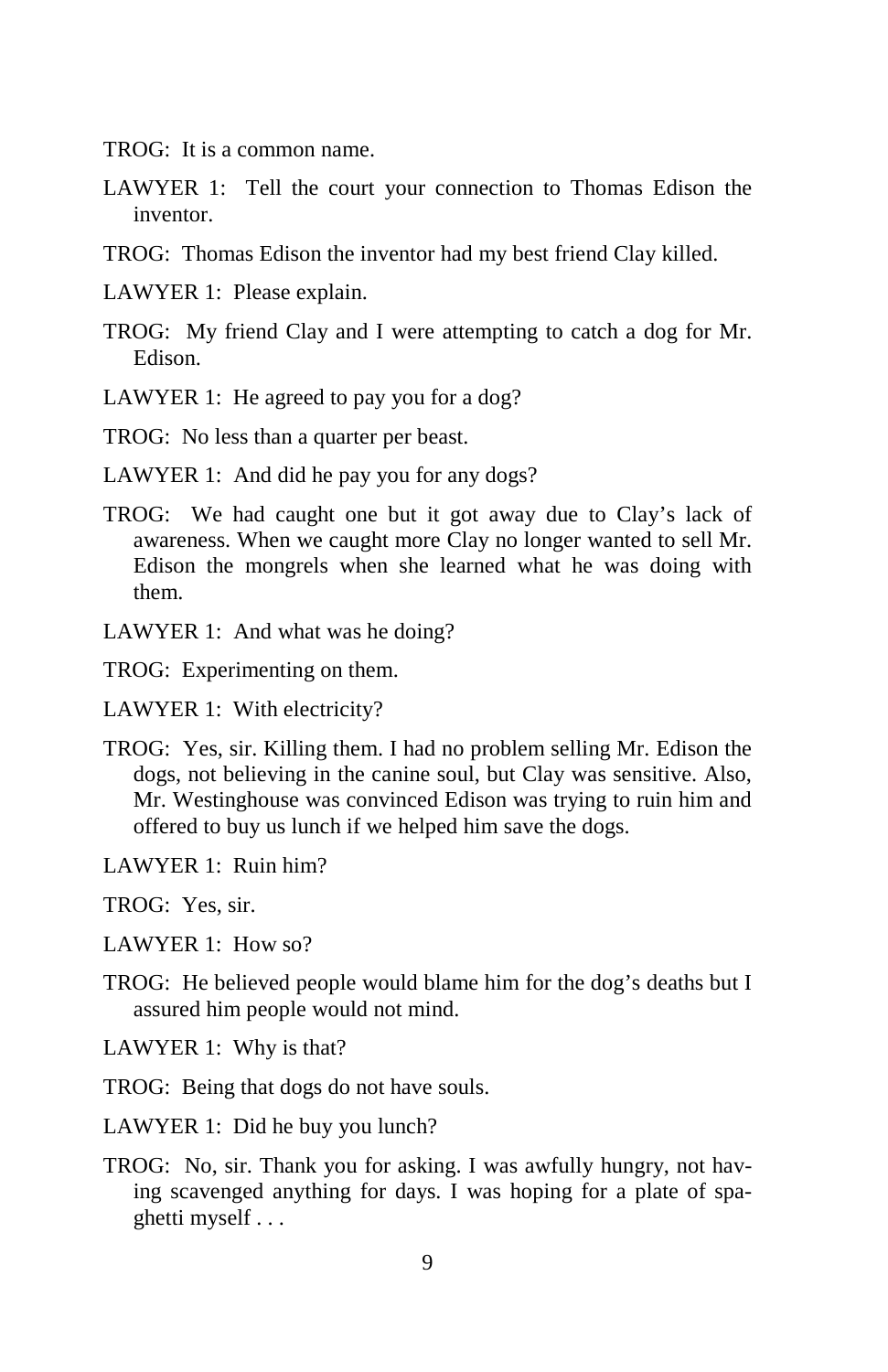- LAWYER 1: We must get to the point . . .
- TROG: Of course, I'm not one to speak around the point. The point is I never received my promised lunch. Is that why I'm here today?
- LAWYER 1: We are here to discuss the future of William Kemmler.
- TROG: A minor point.
- LAWYER 1: He was found guilty of killing two women. His life is in the state's hands.
- TROG: I know better than anyone the crimes of Kemmler. But I am innocent. An innocent man swindled out of his lunch. What has become of the law when the courts refuse to hear the complaints of an innocent man, a philosopher nonetheless? A lover of wisdom.
- LAWYER 1: Do you not seek justice for your friend?
- TROG: There is no justice in this world and I fear Clay's death will never be avenged. Getting my due lunch is the only possible recompense for me.
- LAWYER 1: How can you talk about food at a time like this?
- TROG: This is a court of law and I was robbed of my lunch. I see no better time.
- LAWYER 1: If you would like to make an official complaint against Mr. Westinghouse . . .
- TROG: Believe me I would. But the courts do no listen to people of my class.
- LAWYER 1: And what exactly is your class?
- TROG: Intellectual.
- LAWYER 1: After you answer the questions I would be happy to help you file an official compliant.
- TROG: Good, because I would sure like to get my lunch if it pleases the court. I should also be awarded Clay's lunch as I was her only friend. She would have wanted liver and onions. It was her favorite. Make that two orders of liver and onions. I do miss her. My only friend I ever had.
- LAWYER 1: Yes, yes. Now, please explain to the court the manner in which your friend Clay died.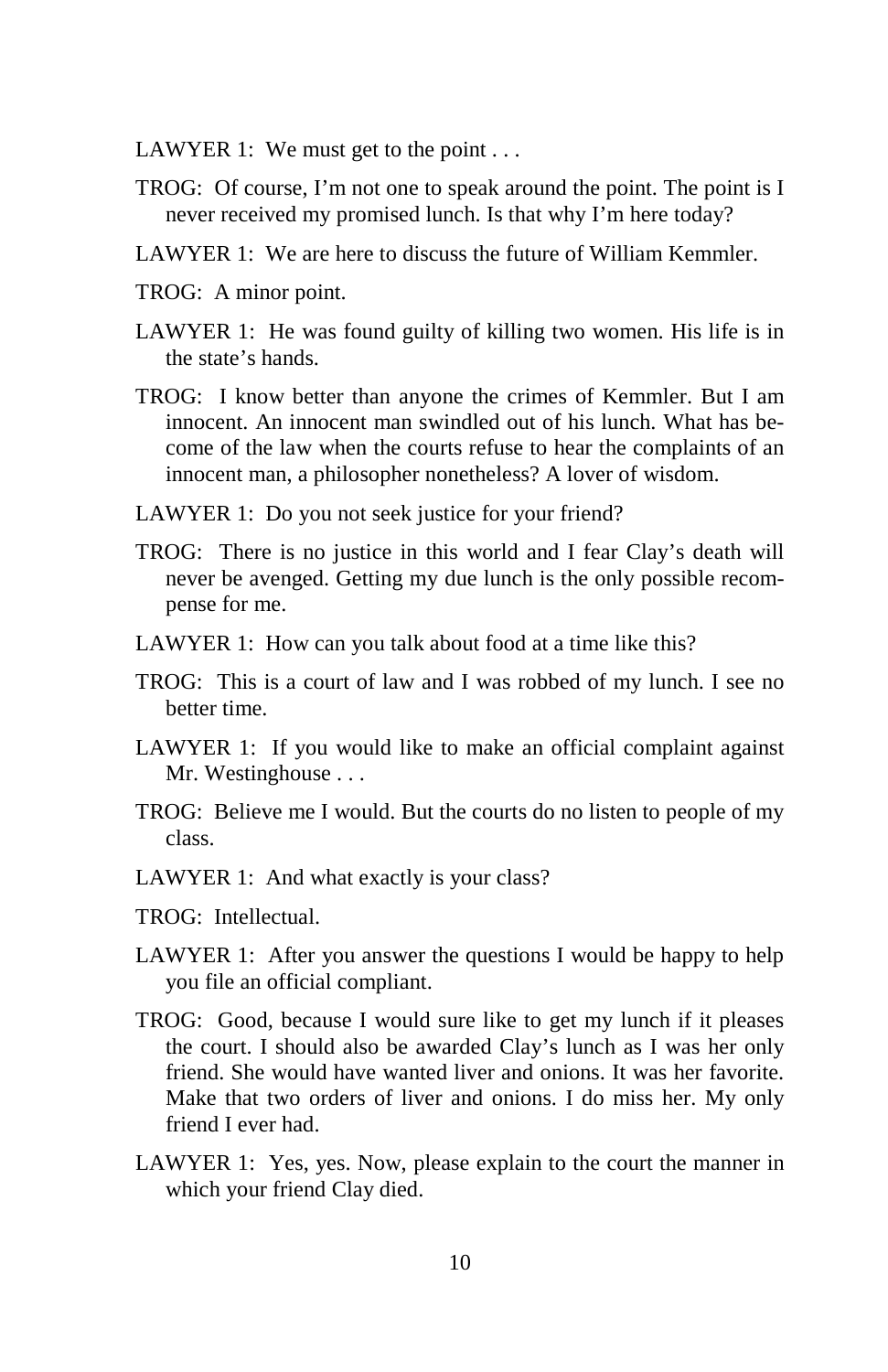*(EDISON, in disguise, stands behind a table with a generator. Strapped to the table is a dog.)*

EDISON: There is talk about how alternating current is superior to Edison's direct current. As an independent scientist I can say this simply is not so. Lies perpetrated by a greedy and unscrupulous business man named George Westinghouse. Alternating current is dangerous and uncontrollable. So much so that alternating current is currently being considered as a new means for execution. Alternating current electricity kills so fast and painlessly that it will be a wonderful substitution for hanging. It belongs in prisons, not in our homes or hanging over our cities. Proof lies in how such an idea even came to be. A dentist named Southwick saw a drunk man stumble into a live electric generator and die instantly. We have Westinghouse to thank for a more humane way of disposing of criminals, not for lighting our houses. A demonstration of AC's ability to kill. Imagine this dog is your child.

*(He pulls the lever.)* 

\* \* \* \*

*(TROG and CLAY are on a street. Several electrical wires, a new and still unsafe phenomenon, hang above their heads. TROG holds a long string attached to a box off-stage.)*

CLAY: It won't  $\dots$ 

TROG: It won't get hurt Clay, I told you.

CLAY: I don't want it to get hurt

TROG: The dog will be fine.

CLAY: Even if it's for a quarter.

TROG: Yes.

CLAY: I like dogs.

TROG: As do I.

CLAY: Except that one on Burgundy Street who always chases me. He bit me on the ass so I bit him on the ass. We respect each other now but I don't like him.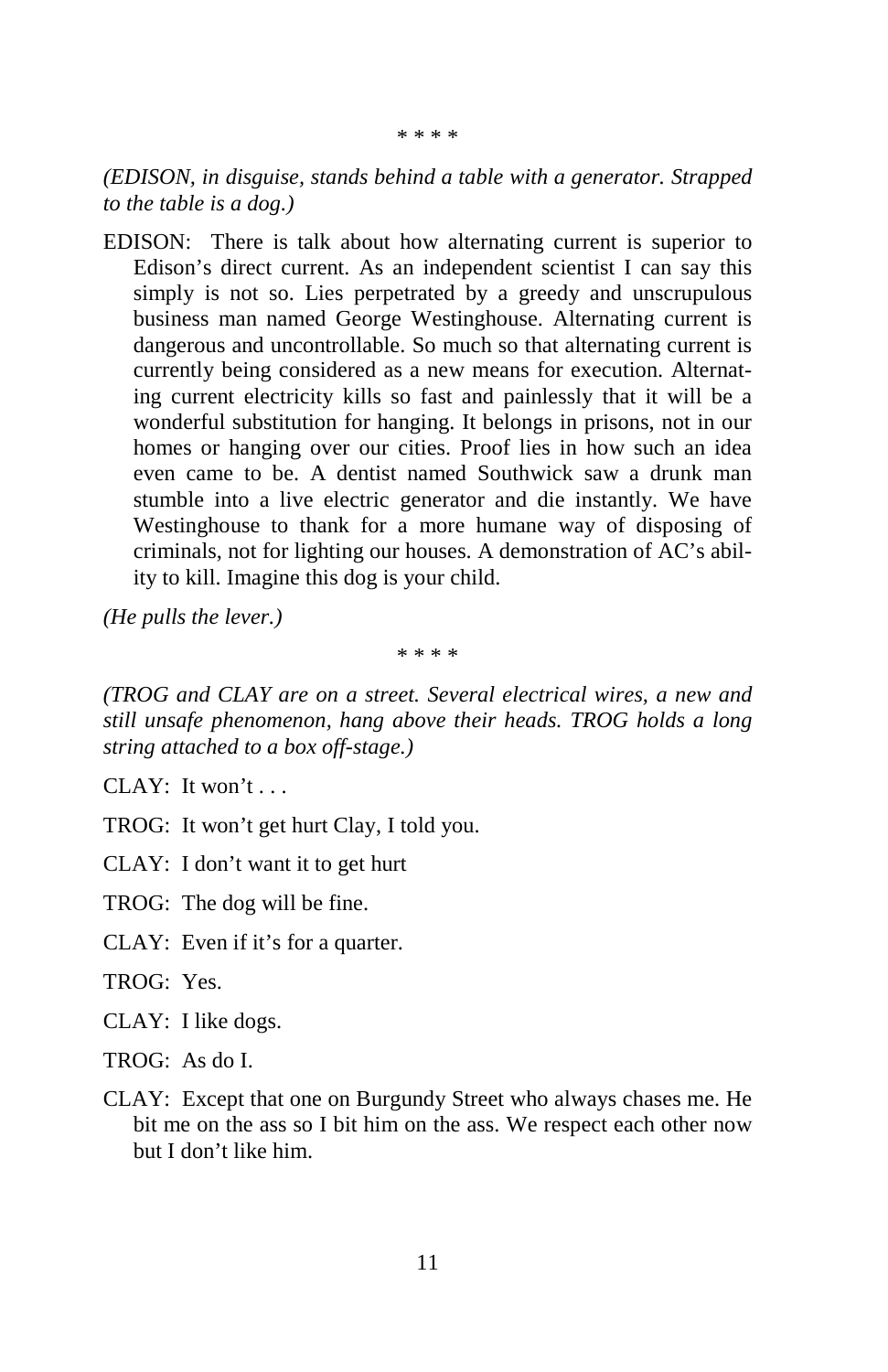- TROG: When a dog comes by he'll smell the meat and I'll pull the string . . .
- CLAY: I'm hungry Trog.
- TROG: . . . and the box will fall over his head.
- CLAY: I can't recall the last time I ate.
- TROG: And we got ourselves a quarter.
- CLAY: Did we eat this morning?
- TROG: I do love a good battle of the intellect.
- CLAY: Or was it yesterday we ate?
- TROG: Leave that meat alone. We won't be getting no dog if you eat the meat.
- CLAY: I've always had a big appetite.
- TROG: And if we don't get a dog Mr. Edison won't be giving us no quarter.
- CLAY: I can't remember the last time we had a quarter.
- TROG: Besides, that meat cost a dollar.
- CLAY: It didn't cost anything for us. I feel bad about that. There used to be a lot of dogs around here. Dozens.
- TROG: Neighborhood kids beating us to it. Now shut up.
- CLAY: Maybe after we get our quarter we can use it to buy a dog.
- TROG: What are you going to do with a dog?
- CLAY: Companionship. You know I suffer from boredom.
- TROG: What do you need a companion for? You've got me. Now shut up.
- CLAY: Then I'll teach it to fight and make us some money.
- TROG: You don't have enough money to keep a dog. Now shut up.
- CLAY: I suppose not.
- TROG: Besides, I thought you were hungry.
- CLAY: Thanks for reminding me.
- TROG: You must try harder to remember things.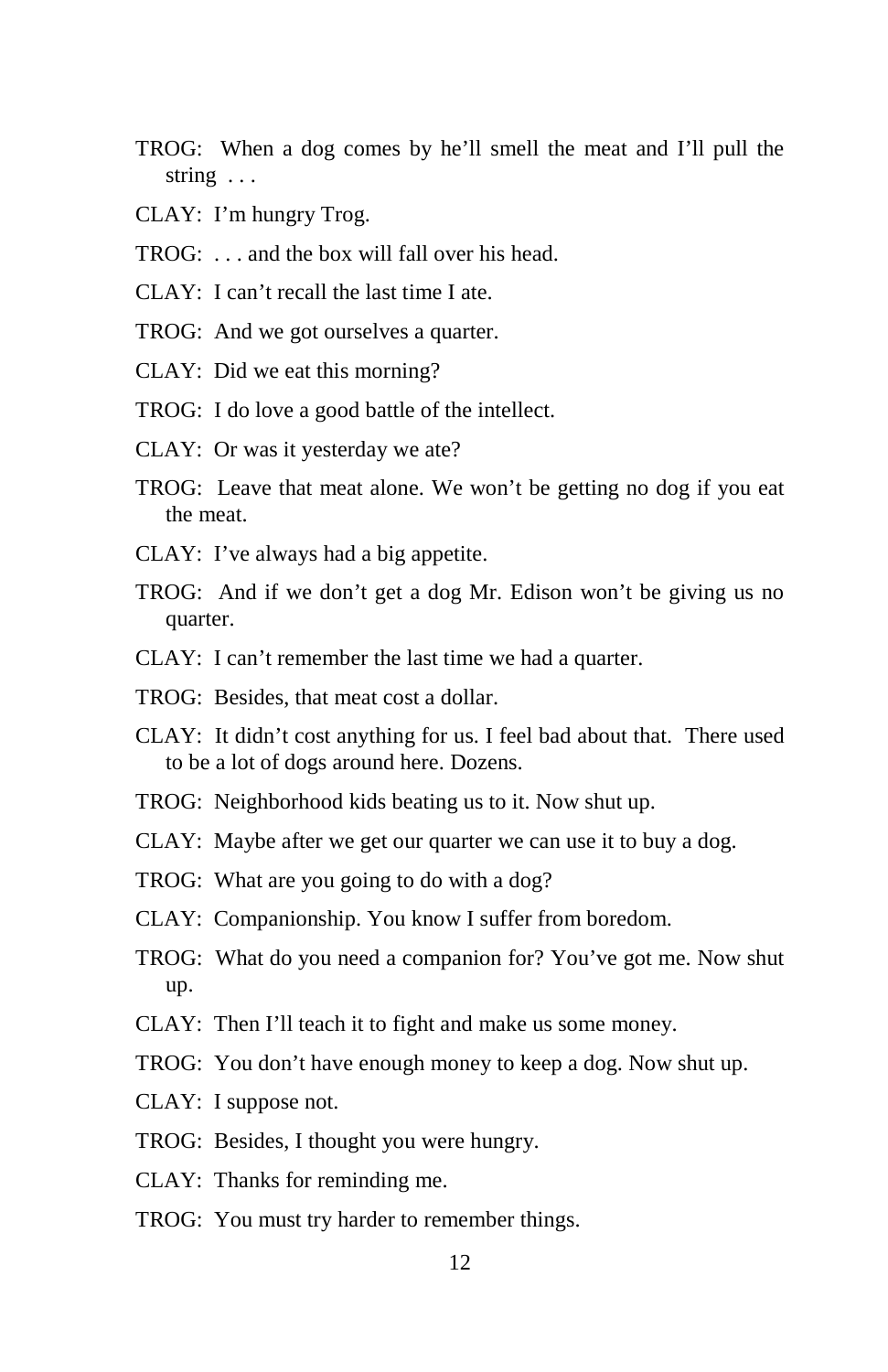- CLAY: I wish I had a girl.
- TROG: You stay away from the girls or you'll get us kicked out of town again.
- CLAY: Wasn't my fault.
- TROG: No?
- CLAY: No. Why do you think Mr. Edison wants so many dogs for?
- TROG: I don't care as long as we get our quarter.
- CLAY: Maybe he's gonna sell them.
- TROG: He's already got a lot of money, why would he start selling dogs?
- CLAY: Hard times I guess. You got any whiskey?
- TROG: You drank it all last night.
- CLAY: I don't remember that.
- TROG: That's because you were drunk.

CLAY: Drunk?

- TROG: You drank all my whiskey.
- CLAY: I don't remember that.
- TROG: I said you were drunk.
- CLAY: Last night?
- TROG: Last night.
- CLAY: Why is it I can no longer remember anything? I haven't remembered a thing in I don't know how long.
- TROG: Drunk.
- CLAY: Was I happy?
- TROG: What kind of question is that?
- CLAY: Was I angry or happy?
- TROG: Happy I suppose. Chasing women around.
- CLAY: That's nice. I prefer the happy times of life.
- TROG: Almost got us arrested.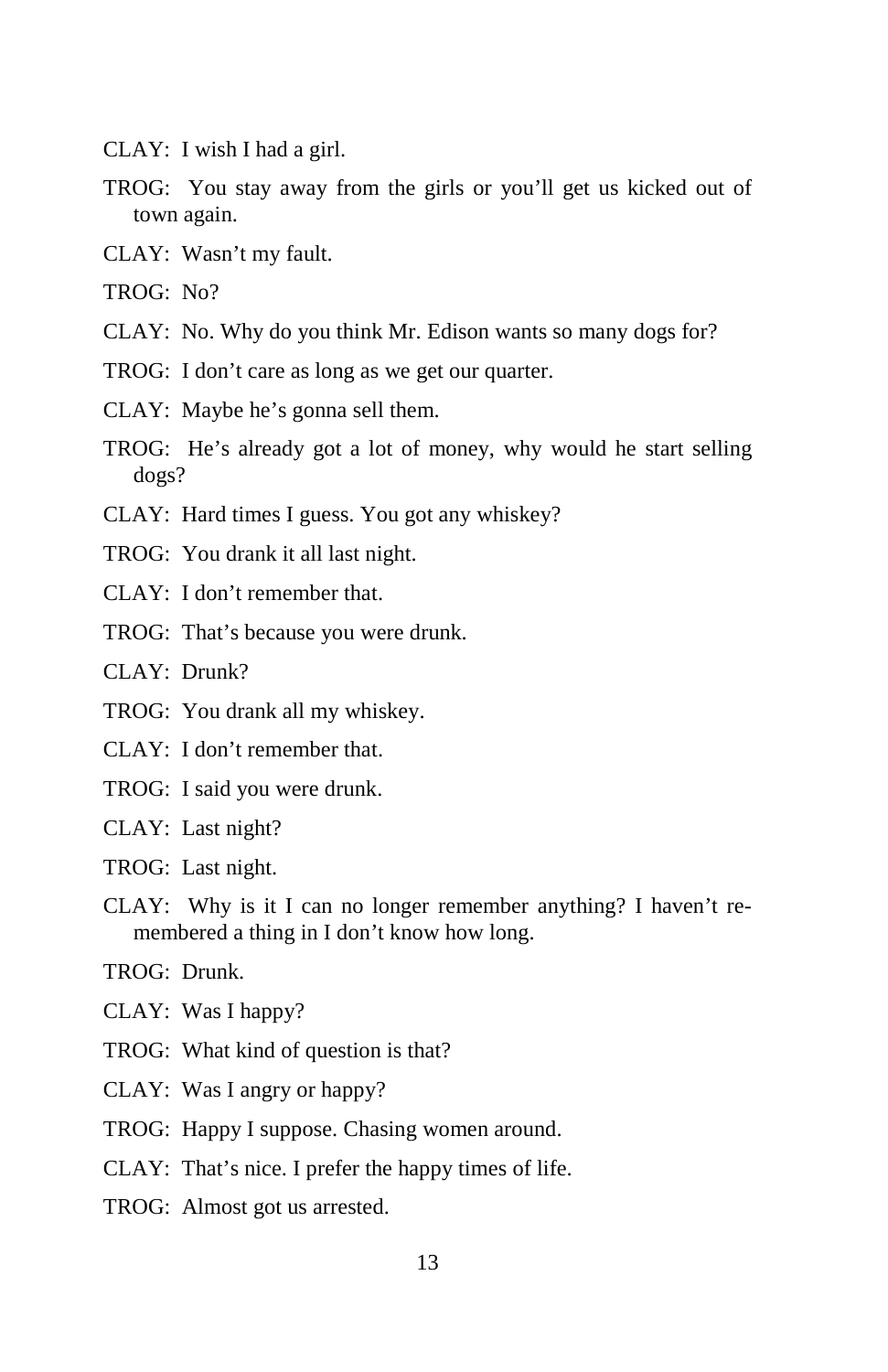- CLAY: It isn't easy being a sexual deviant.
- TROG: I suppose it isn't.
- CLAY: And to top it off, no whiskey. Hard times when you don't have any whiskey.
- TROG: I had some whiskey but you drank it all.
- CLAY: It's a vice I'm trying to rid myself of.
- TROG: Drinking all my whiskey?
- CLAY: Yours and others.
- TROG: You don't know anybody else.
- CLAY: Fr. O'Neil gives me whiskey.
- TROG: You should be staying away from Fr. O'Neil.
- CLAY: This isn't easy for me, being persecuted like this.
- TROG: I'm the one losing my whiskey.
- CLAY: I don't point out your vices.
- TROG: I don't have any vices.
- CLAY: We all got vices. I like women and alcohol too much.
- TROG: Not me. I live a perfectly balanced life without lack or excess.
- CLAY: You whistle when you sleep. Like this.
- TROG: That's not a vice.
- CLAY: Sure is.
- TROG: A habit at worst.
- CLAY: The difference?
- TROG: A habit is something you do that's annoying.
- CLAY: I steal your whiskey and you get annoyed.
- TROG: I don't mean to whistle but you mean to steal my whiskey and get drunk.
- CLAY: So when Kemmler got drunk and stabbed his wife that was a vice and not a habit.
- TROG: That's a tough one. Depends if he was awake or asleep.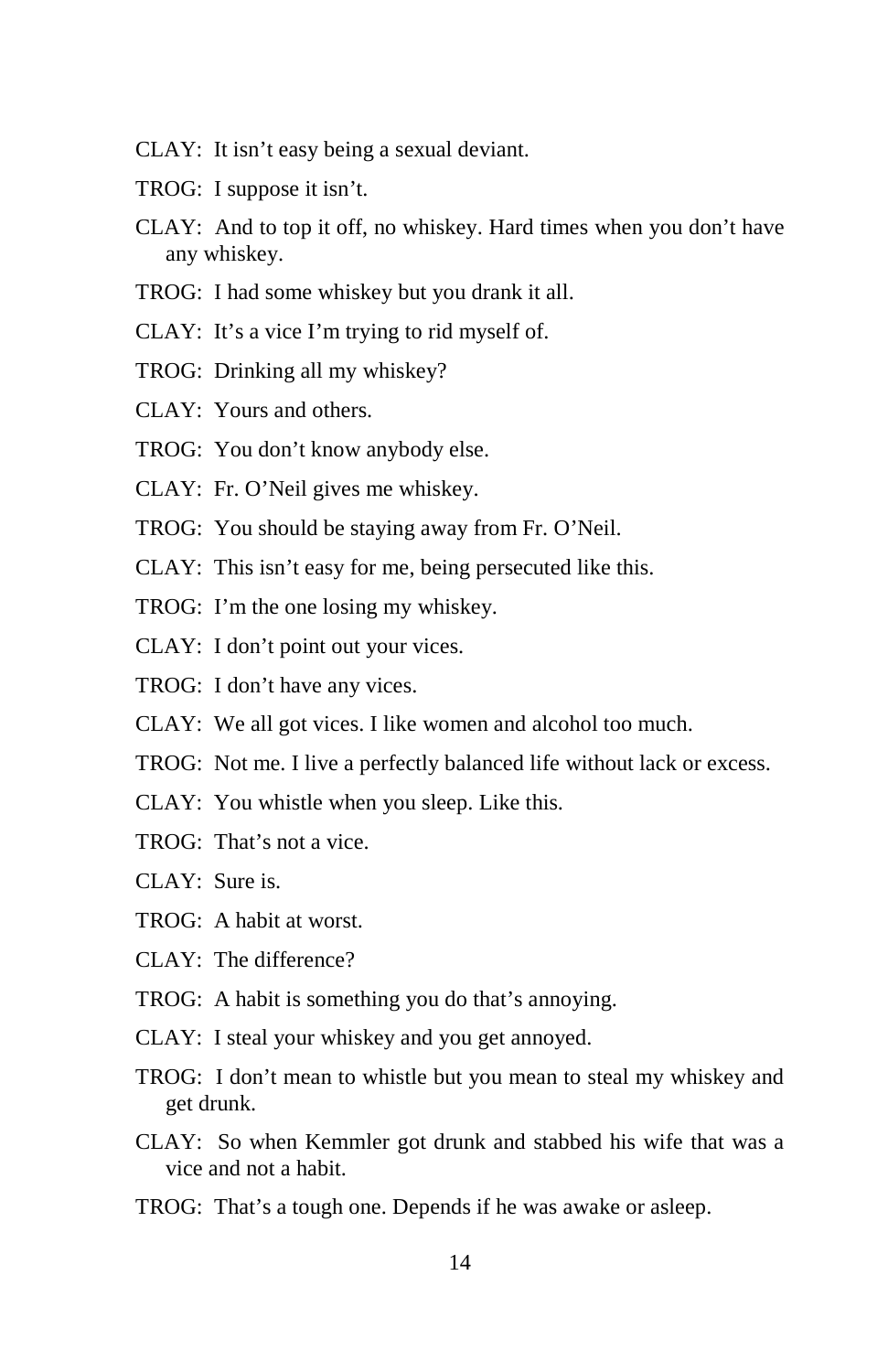- CLAY: He was drunk.
- TROG: He does have a fondness for alcohol.
- CLAY: A thirst for whiskey.
- TROG: A penchant for rum.
- CLAY: A proclivity for gin.
- TROG: If he was really drunk, so much that he was out of his mind, then I suppose it was a habit.
- CLAY: It's not a very nice thing to be doing, stabbing your wife in the neck with a hatchet.
- TROG: He'll be hanging from the neck. They say she was still alive when the police arrived hours later.
- CLAY: A terrible habit, cutting up your loved ones.
- TROG: A horrible vice to have.
- CLAY: I heard he was sober when he did the stabbing.
- TROG: Some days he would keep sober by drinking beer.
- CLAY: Surely he won't get off for alcoholic madness if he was sober.
- TROG: Perhaps it was the absence of alcohol.
- CLAY: Not because he was drunk but because he needed a drink.
- TROG: Exactly. He did run to the saloon after the gruesome deed.
- CLAY: It must be sad to lose a wife.
- TROG: Doubtless. One would need a drink.
- CLAY: Even if you did the chopping.
- $TROG$ : Even then.
- CLAY: I wish I had a wife. You ever have a wife?
- TROG: Never a wife, only a mother.
- $CLAY:$  She died?
- TROG: The saddest day of my life. And I didn't even have to chop her up.
- CLAY: My mother abandoned me on a doorstep.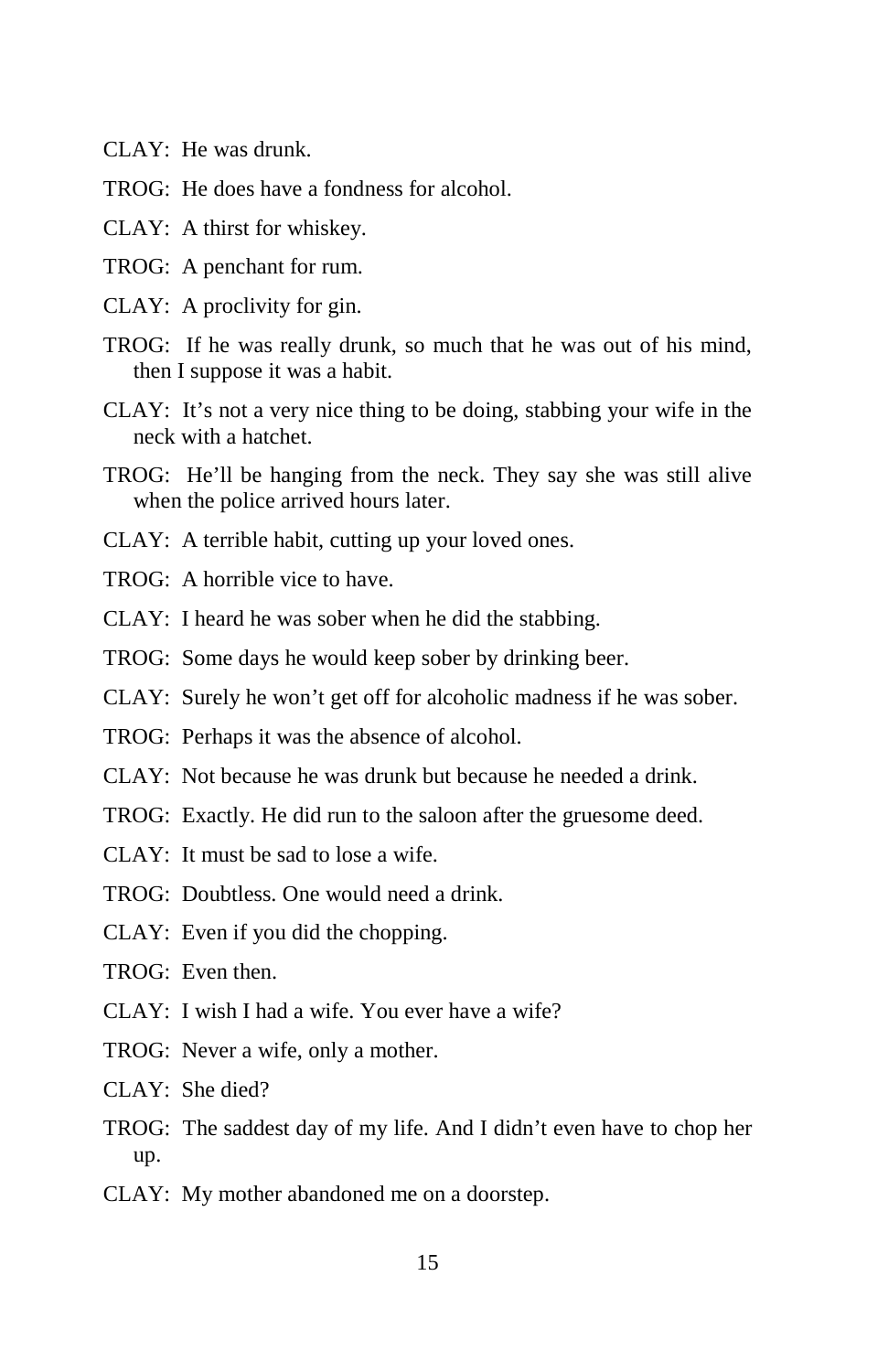- TROG: An orphanage?
- CLAY: A pet store. Lived there for days before some lady finally took me home. Too poor to buy a cat I suppose.
- TROG: Hard times.
- CLAY: Only a boy of seventeen.
- TROG: Girl.
- CLAY: Only a girl of seventeen.
- TROG: What happened to the lady?
- CLAY: There was an incident with her daughter.
- TROG: Pretty?
- CLAY: Not enough to mention. She was slow. Made conversation difficult.
- TROG: Slowness is off-putting. *(silence, reflection)* Quiet, here comes a dog. Wait. That a boy. Eat the meat.
- CLAY: Now! *(He pulls the string.)* You missed.
- TROG: Why did you yell?
- CLAY: I got excited.
- TROG: He got away with our meat. Now what are we going to do?
- CLAY: You should have pulled the string earlier. Preemptive like.
- TROG: You shouldn't have yelled.
- CLAY: Anyway, that was the dog from Burgundy street. Only dog I don't like. Respect him, but don't like him. He feels the same about me.
- TROG: Now we're out a dollar's worth of meat and have no chance at making a quarter. We need a plan.
- CLAY: Yes, a plan.
- TROG: A good plan.
- CLAY: An idea.
- TROG: A course.
- CLAY: A clear path.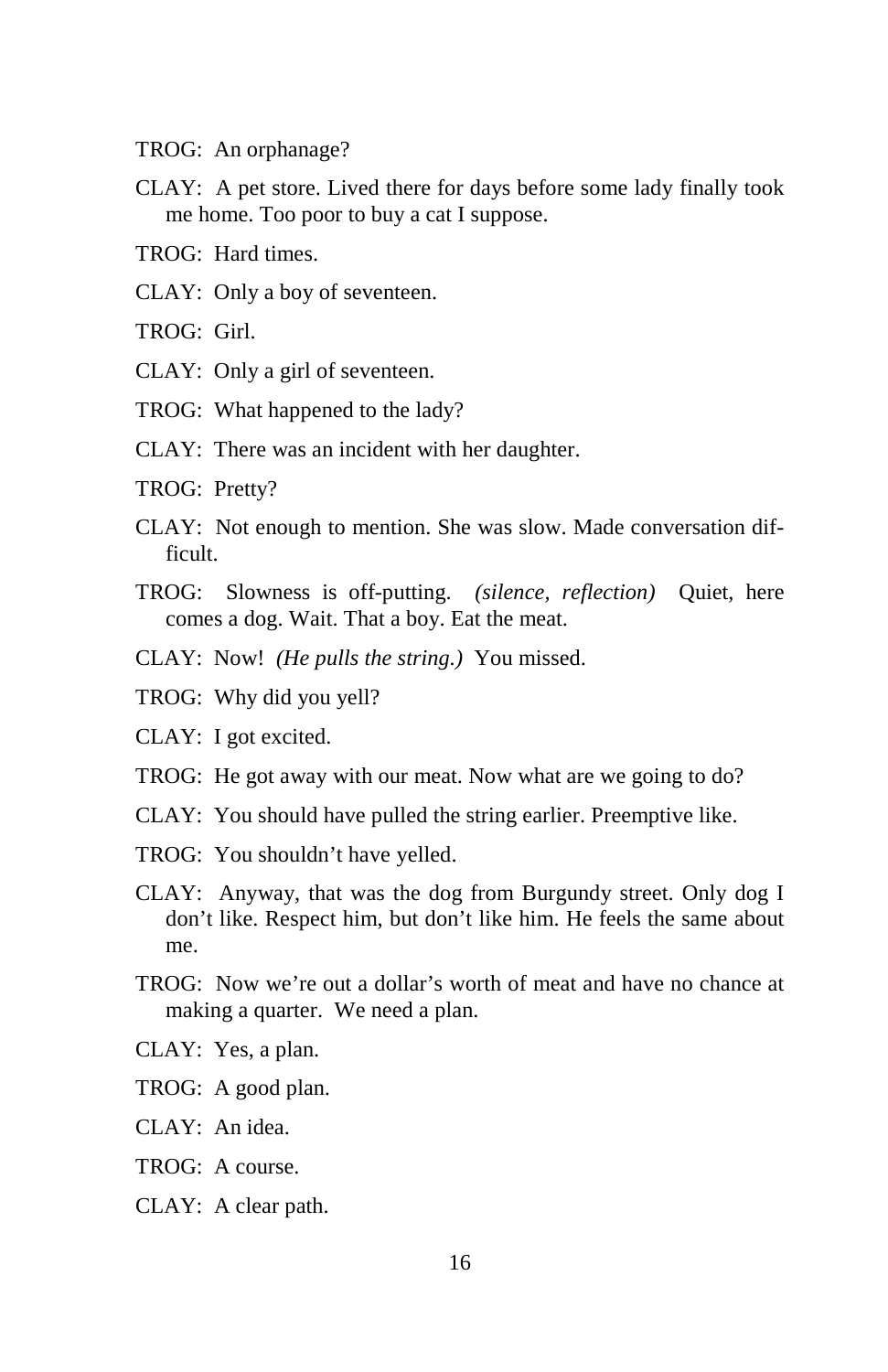TROG: Results.

- CLAY: A stepping stone.
- TROG: To something greater.

CLAY: Success.

- TROG: Fame.
- CLAY: Wealth.
- TROG: Parties.
- CLAY: Women.
- TROG: Children.
- CLAY: Contentment.
- TROG: Old age.
- CLAY: Retirement.
- TROG: Decline.
- $CLAY: Death$
- TROG: Burial. *(A long silence.)* There are two types of people in this world.
- CLAY: The crippled and the fit?
- TROG: No.
- CLAY: Children and adults?
- TROG: No.
- CLAY: Philistines and us?
- TROG: Those who make things happen and those who go along with the people who make things happen. We need to make things happen. We must ask ourselves, are we here to watch life or to live life. If we want to make things happen and get ahead, we need to live life and therefore we need a plan.
- CLAY: Yes, a plan.
- TROG: A good plan.
- CLAY: An idea.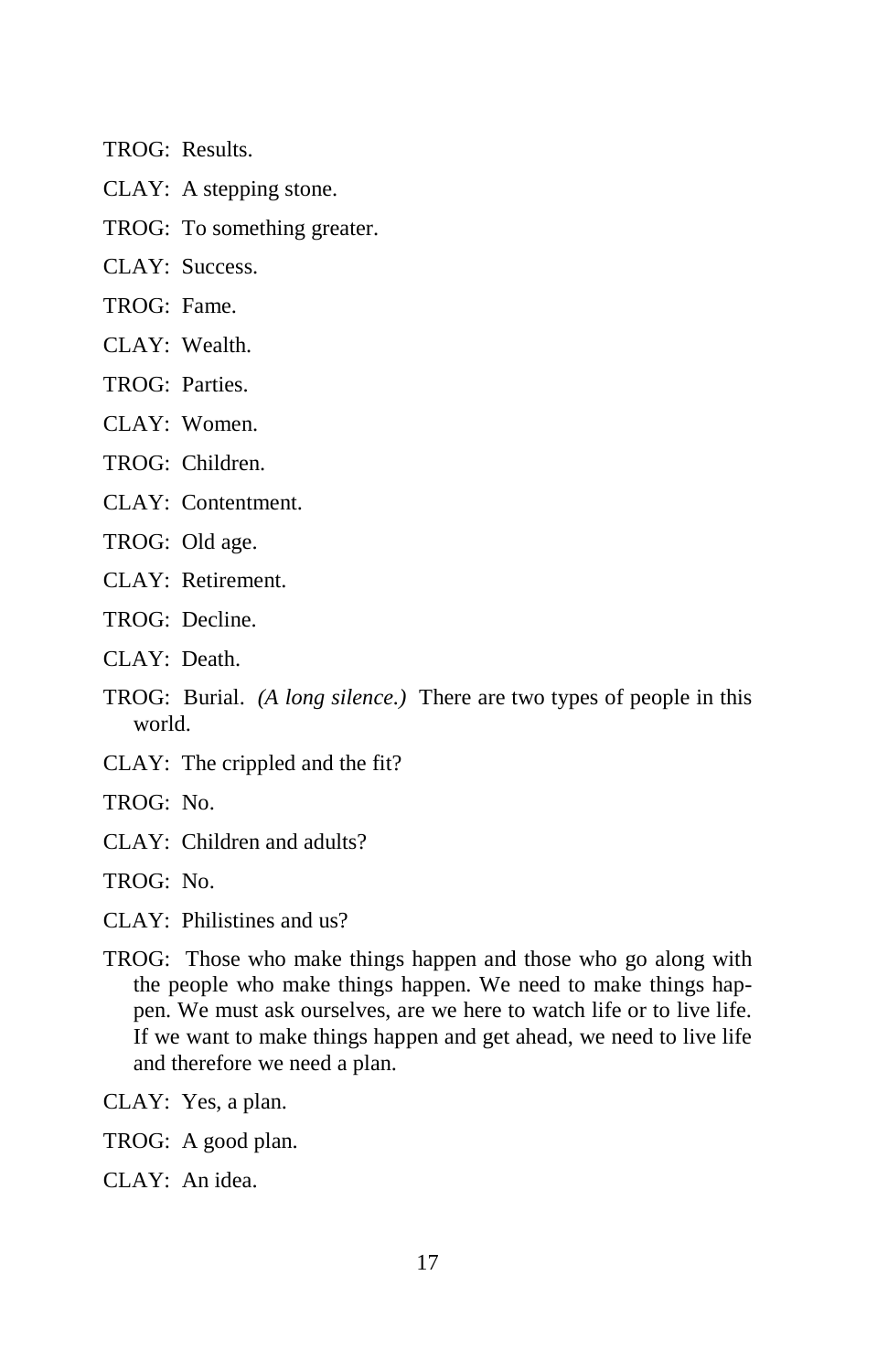- TROG: A course.
- CLAY: Little Sarah Jones has a poodle.
- TROG: You want to steal little Sarah Jones' poodle?
- CLAY: I'm not a common criminal.
- TROG: Then what do you suggest we do?
- CLAY: We beat her over the head with a stick and take the dog, leaving in its place a lesser animal. A tortoise or snail.
- TROG: It's the violence that bothers me.
- CLAY: We could ask little Sarah Jones for a piece of meat.
- TROG: Now where's a little crippled girl going to get a piece of meat from?
- CLAY: Cripple girls have to eat just like you and I.
- TROG: I'm not arguing that crippled girls don't have to eat.
- $CI AY^T$ . Then?
- TROG: I'm saying, it would be easier for two adults to get a piece of meat than a little crippled girl.
- CLAY: I see your point. Maybe we could buy blind Jack Fellow's dog. He's a beautiful pooch. Surely Edison would give us more than a quarter for him.
- TROG: Blind Jack Fellows is blind and couldn't afford to lose his dog.
- CLAY: He's blind?
- TROG: Blind Jack?
- $CI AY: Yes$
- TROG: Blind as a bat.
- CLAY: I never knew that.
- TROG: Why you think they call him Blind Jack for?
- CLAY: I thought his mother gave him that name.
- TROG: What kind of name is that to be giving a child? Blind Jack?
- CLAY: I suppose it does explain the lack of eye contact in conversation. Does make more sense.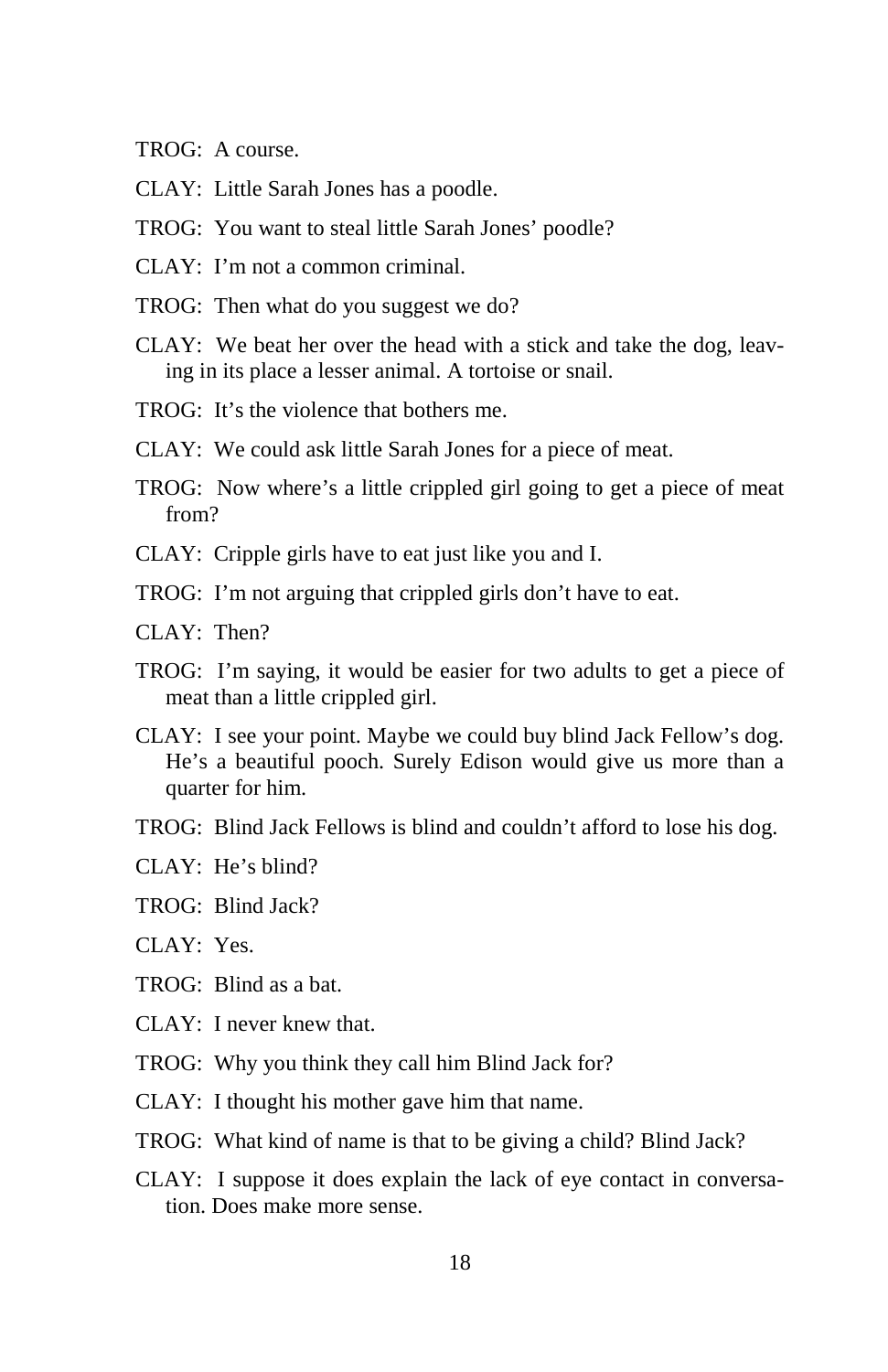- TROG: Of course it makes more sense him being blind. He's called Blind Jack. Wouldn't make sense if he could see and everyone called him blind.
- CLAY: Perhaps blind in the spiritual sense.
- TROG: Perhaps in the spiritual sense.
- CLAY: Yes, losing your sight and your dog is much too much to lose in one life.
- TROG: Hard times.
- CLAY: Indeed. Of course, it would be easy to take the dog from him, him not having the ability of sight.
- TROG: An easy solution to our problems.
- CLAY: But it would be wrong.
- TROG: A sin.
- CLAY: A transgression.
- TROG: We must view the situation as Spinoza might. Everything that happens occurs through the operation of necessity, therefore being blind .
- CLAY: I'm bored Trog.
- TROG: You must train your mind. You lack ethics.
- *(Enter MARGUERITE, upset, with WESTINGHOUSE following.)*

WESTINGHOUSE: Marguerite, wait.

MARGUERITE: I don't want to hear anymore.

- WESTINGHOUSE: Lies. Edison . . . You have to hear me out.
- MARGUERITE: Yes, I know, Edison set you up.
- WESTINGHOUSE: He did!
- MARGUERITE: You lying, dirty mule!
- WESTINGHOUSE: He's spreading lies because he knows my product is superior.
- MARGUERITE: Thomas Edison is a good man.
- WESTINGHOUSE: How do you know that?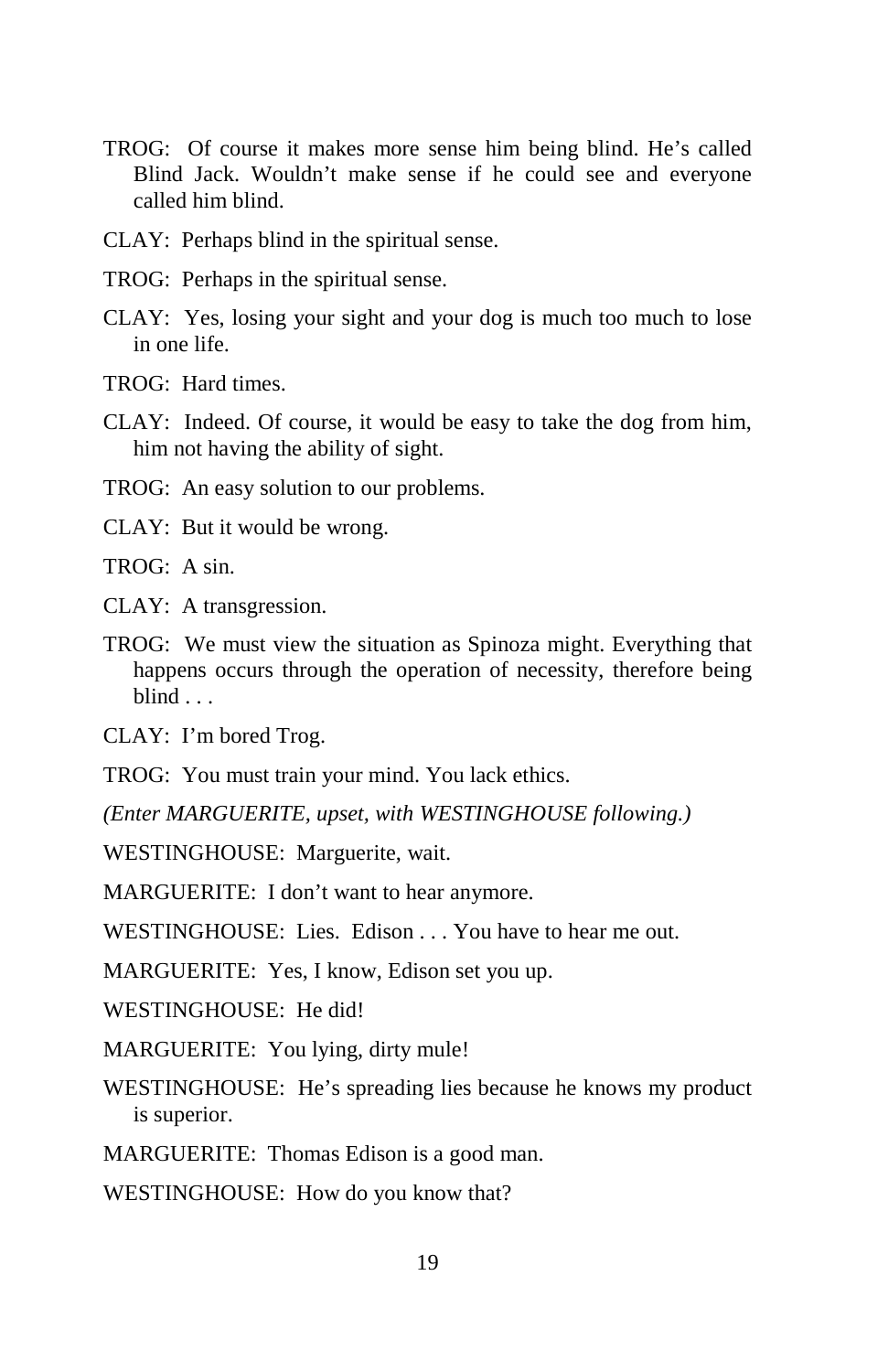- CLAY: A woman. Talk to her.
- TROG: *(to Westinghouse)* Excuse me.
- MARGUERITE: Everyone knows that. He's a genius. And you're a fool with delusions of grandeur.
- WESTINGHOUSE: Stop overacting.
- MARGUERITE: There are people who like my acting.
- WESTINGHOUSE: He's trying to ruin me. I'll be out of business and we'll be poor.
- TROG: Excuse me.
- MARGUERITE: I'm sick of hearing it. Why would he want to destroy you? You should be careful what you say or he'll never give you a job.
- WESTINGHOUSE: I don't want a job from him!
- MARGUERITE: Because you're a fool.
- WESTINGHOUSE: I'm telling you, Marguerite, this is going to change how people live. Thomas Edison is envious. You should be proud.
- MARGUERITE: Ha! You're just jealous of a better man.
- TROG: Excuse me.
- WESTINGHOUSE: What is it?! Here, I'll give you a quarter, just leave me alone.
- TROG: *(offended)* I could never take your money.
- WESTINGHOUSE: Then what in the world is it?
- TROG: As I was saying, my partner, Clay, . . .
- CLAY: Pleased to meet you.
- TROG: My partner, Clay, and I, were wondering if you had a piece of meat on you that by chance we might have.
- WESTINGHOUSE: There's a work house around the corner. I suggest you try there.
- *(CLAY moves closer to MARGUERITE.)*
- TROG: I'm not a common beggar.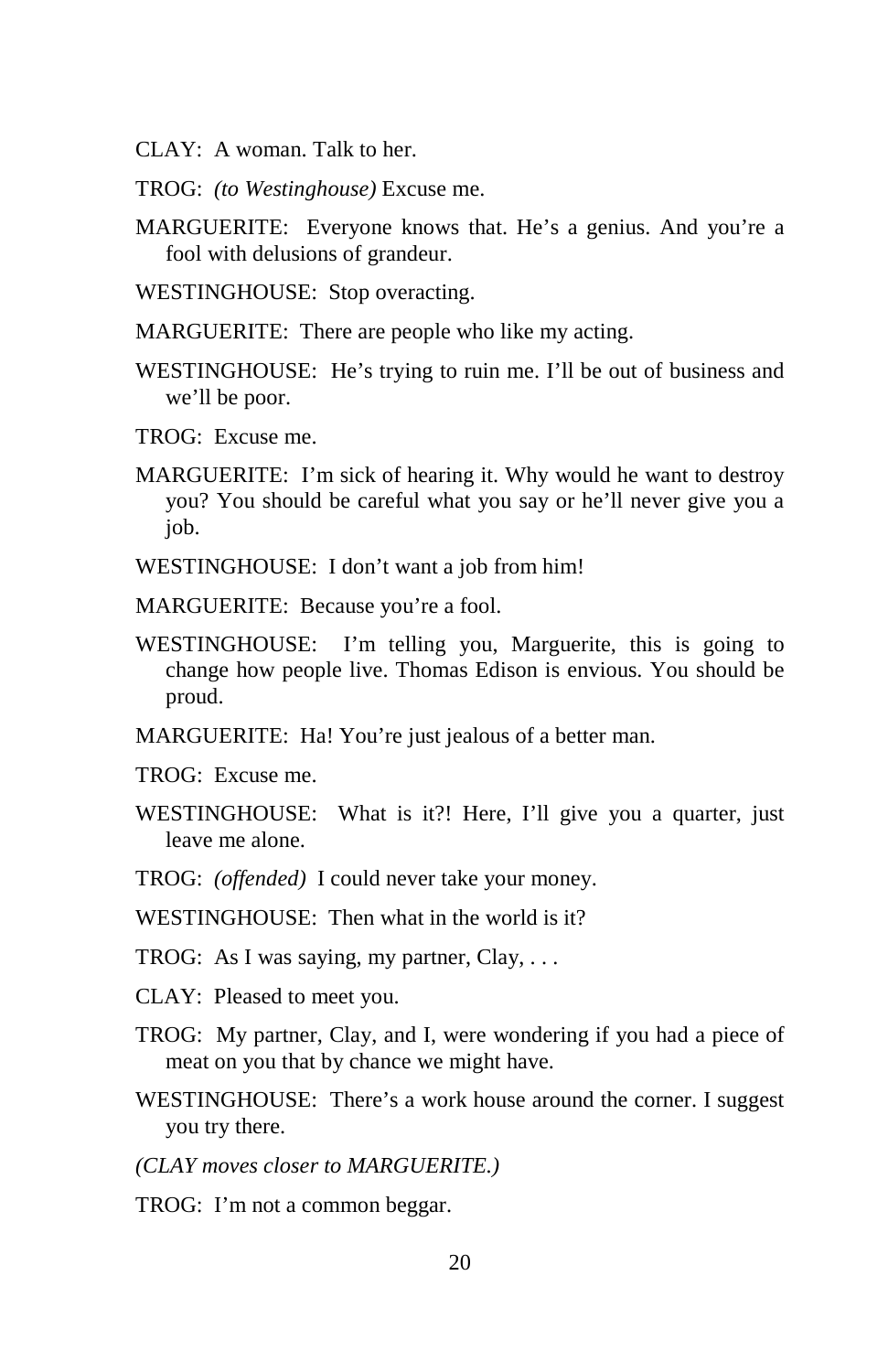WESTINGHOUSE: Then what is it?

TROG: You see, my partner Clay . . .

- CLAY: Pleased to meet you.
- MARGUERITE: *(to CLAY)* Get away from me.
- TROG: . . . and I, are attempting to catch stray mutts for Mr. Edison who has promised to take them for a quarter each.
- MARGUERITE: I told you he's a good man, hiring idiots on the street, giving stray dogs a home.
- TROG: I assure you, we're no idiots.
- MARGUERITE: You could learn something from him but instead you blacken his character. You're always dreaming and never working. You said we'd be rich by now with your telephone machine and your telegraph machine but you're always second. And now you're second again and I'm tired of it! I will not go to the poorhouse with you!

*(She storms off.)* 

WESTINGHOUSE: Marguerite! Wait!

CLAY: It happens.

- TROG: Take solace in the fact that she wasn't very attractive.
- WESTINGHOUSE: She's my wife.
- TROG: A different matter all together then. As I was saying, we need a piece of meat in order to catch a dog.

CLAY: I like dogs. All but one on Burgundy Street.

- WESTINGHOUSE: She's right, I'll be second again. No one remembers second.
- TROG: I've found women come around more often than not.
- CLAY: Come round with time.

TROG: Time and alcohol.

- WESTINGHOUSE: Do you know who Dr. Guillotine is?
- TROG: French no doubt. I'm quite the Balzac enthusiast myself although I'm not sure of Flaubert's worth. Is he a novelist?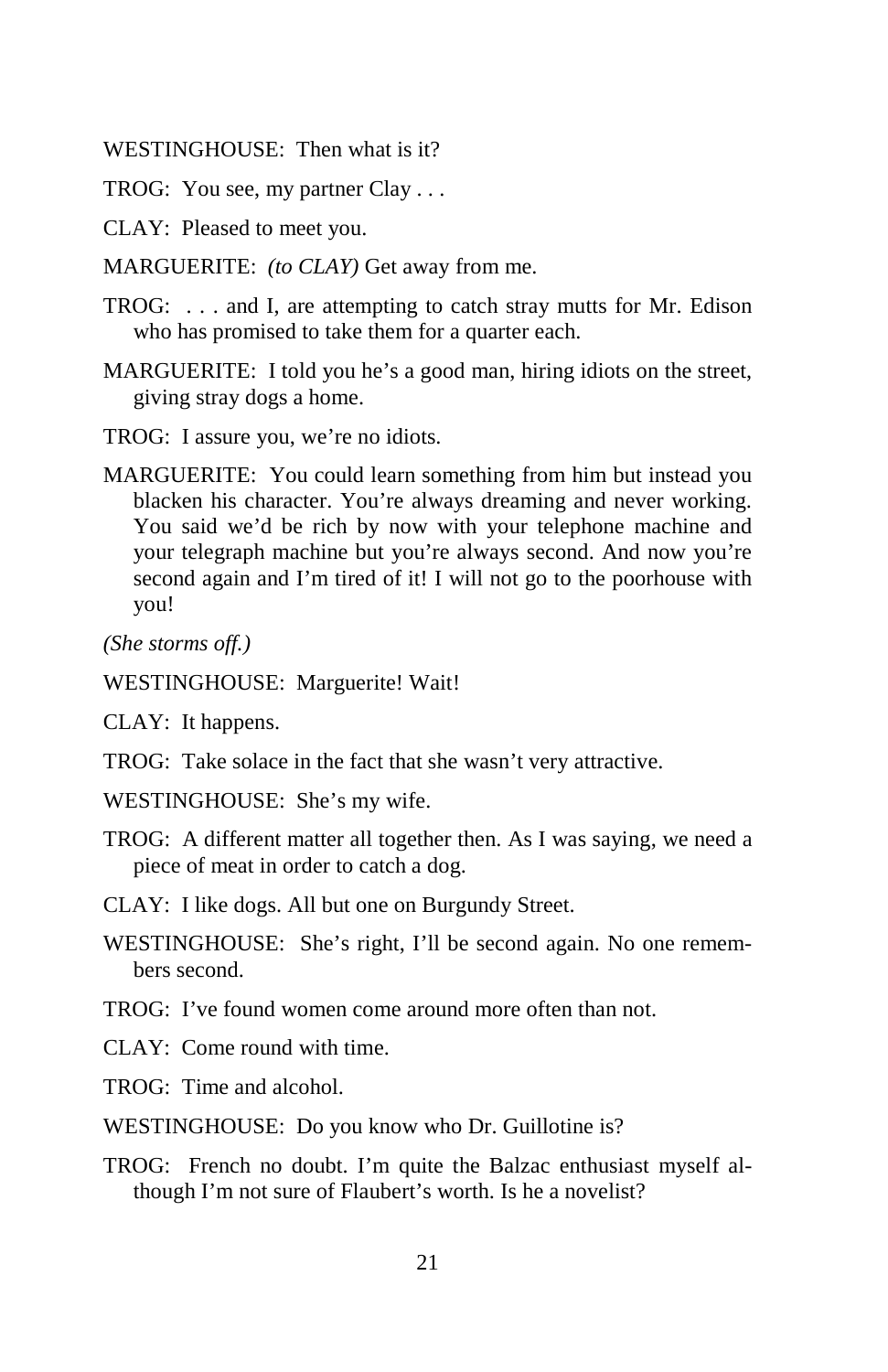WESTINGHOUSE: He invented the guillotine.

- CLAY: How could he have invented the guillotine when his name is Guillotine?
- TROG: A riddle then.
- WESTINGHOUSE: It isn't a riddle!
- CLAY: I'm bored.
- WESTINGHOUSE: The guillotine is a device which chops the heads off of criminals and kings.
- CLAY: I want one!
- WESTINGHOUSE: Guillotine is the inventor.
- TROG: A trick question then.
- WESTINGHOUSE: And now his name will forever be associated with execution. That's what Thomas Edison is trying to do with my name. From now on people will be Westinghoused when they are killed with electricity.
- CLAY: Who is Westinghouse?
- WESTINGHOUSE: Me!

TROG: Ah, you're an inventor then.

- WESTINGHOUSE: You are insufferable.
- CLAY: We were just trying to catch a dog for Mr. Edison but the mongrel took the meat right from under our trap and now we don't have a quarter, or dinner.
- TROG: You must look on the up side of the situation. As Plato wrote the words of Socrates, fulfilling the desires of the body only keeps our souls grounded to the earth longer. I'm an Aristotelian myself.
- WESTINGHOUSE: You mustn't give him dogs. He's going to use them against me.
- TROG: Such a thought!
- CLAY: I am so bored.
- TROG: Then stop being boring.
- CLAY: Find me another girl.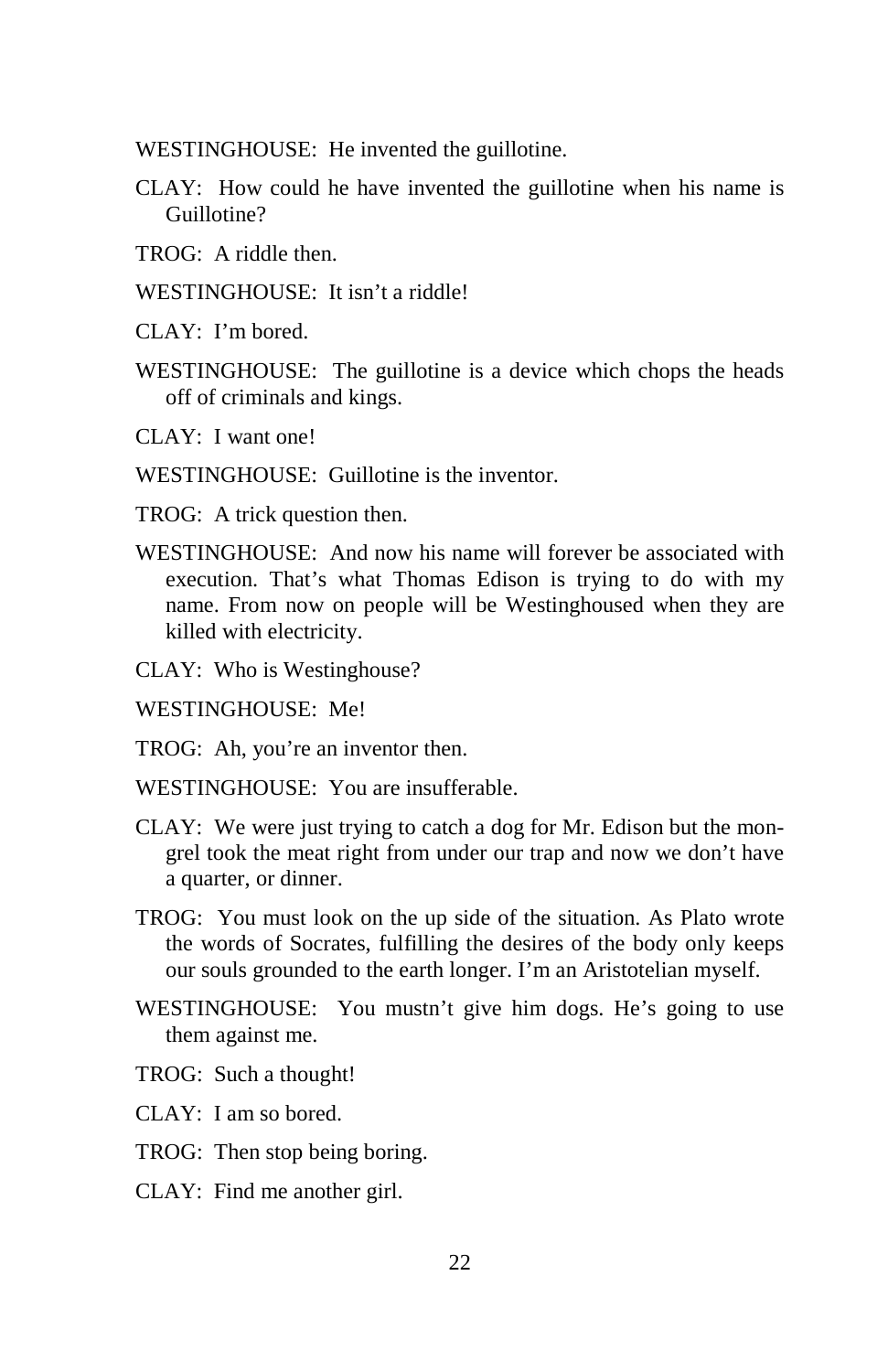WESTINGHOUSE: You must listen to me. Edison is going to kill the dogs.

TROG: Thomas Edison?

WESTINGHOUSE: Yes.

TROG: Impossible.

WESTINGHOUSE: I assure you.

TROG: Putting a dog on the guillotine. What would be the point?

WESTINGHOUSE: Not on the guillotine!

CLAY: A dog!

*(CLAY runs offstage, and then back and forth in the background.)* 

TROG: It is a complicated matter, that of capital punishment. If one is guilty and aware of their guilt, that is, they had intent to commit the crime, it is a murky matter at best. One can point to old texts or one can point to new texts and in both cases one will be supported. Both texts together and we see a contradiction. Yes, a murky matter. But when the accused is unaware of their crime, or of crime itself, that is to say the accused is a dog, a mongrel, a mutt, a pooch, then the matter is completely different. A dog is no more aware of good and evil than an asparagus is aware of Shakespeare, who, with the Church of England, I am not a fan of. Therefore, the punishment doesn't seem apt. Indeed, the accused must have a notion of death for the punishment to have merit. Secondly, dogs do not have souls. We have proven this by comparing teeth samples. Thirdly, an execution should be a serious and glum event and the image of a dog on a guillotine is a funny one which would no doubt cause snickering among the viewers. Fourthly, we would have to allow other dogs to witness in order to fulfill its purpose as a deterrent, as is a main value of such a punishment. This brings about its own set of complications, namely that of soiled shoes, which would not be proper at an execution. Fifthly, . . .

WESTINGHOUSE: I'm afraid you misunderstand me.

TROG: Nevertheless.

*(CLAY runs across the stage.)* 

CLAY: He's chasing me!

*(She exits.)*